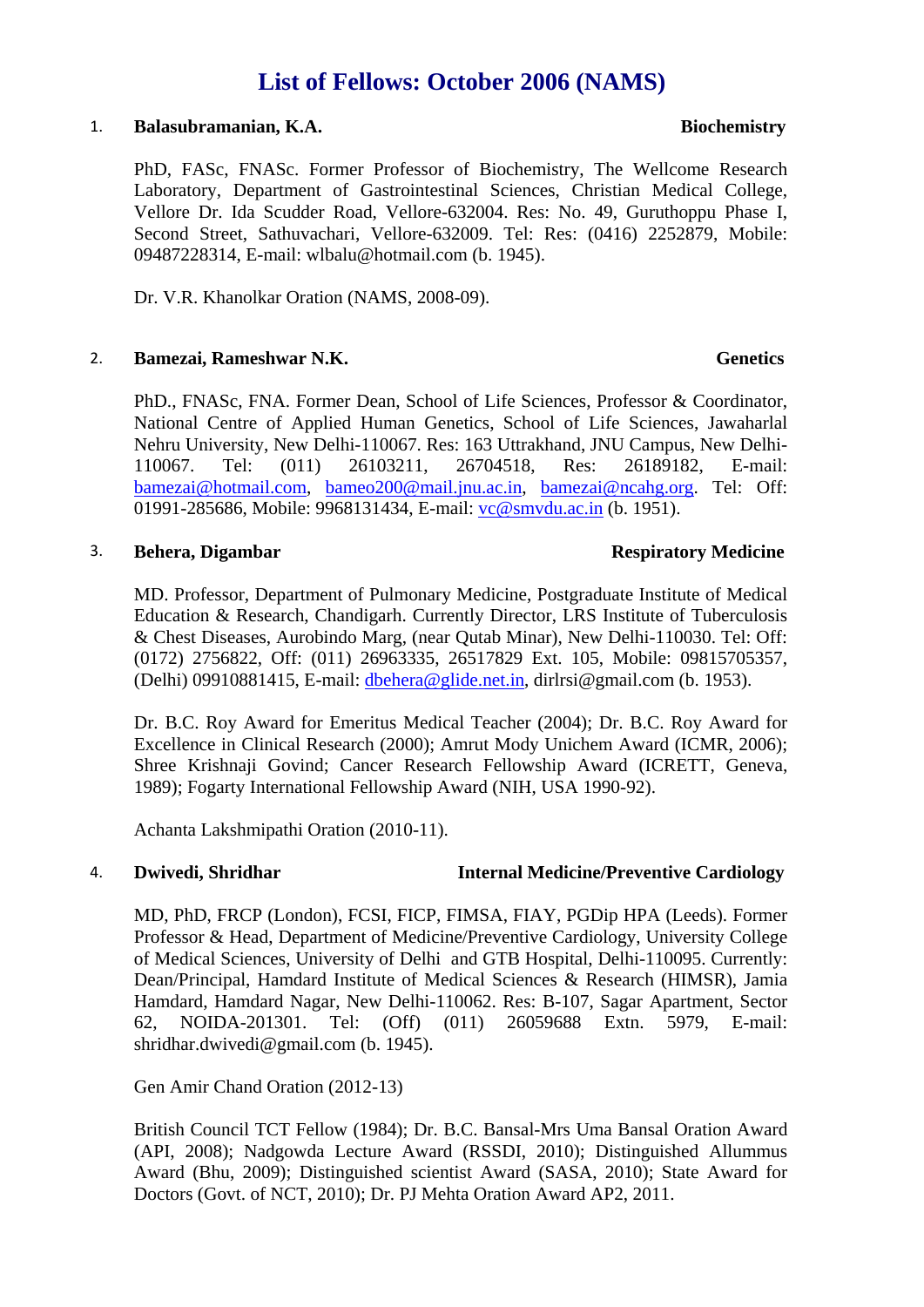### 5. **Kameswaran, Mohan Otorhinolaryngology**

DLO, MS, FRCS, FICS. Director, Madras ENT Research Foundation (Pvt. Ltd) 1, Ist Cross Street, Off II Main Road, Raja Annamalaipuram, Chennai-600028. Tel: (044) 24311411-15, Fax: 24311416, Mobile: 09840733366, E-mail: [merfmk30@yahoo.com](mailto:merfmk30@yahoo.com) (b. 1955).

Shyam Lal Saksena Memorial Award (NAMS, 2005-2006), Achanta Lakshmipati Oration (2012-13)

Padmashri (2006).

# 6. **Kar, Premashis Gastroenterology**

MD, DM, PhD, FRCP, FACG. Director Professor of Medicine & Gastroenterologist, Department of Medicine, Maulana Azad Medical College, University of Delhi, New Delhi-110002. Res: E-23, Nivedeta Kunj, Sector X, R.K. Puram, New Delhi-110022. Tel: Res: (011) 26889271, Fax: (011) 23230132, Mobile: 09811042164, 09968604270, E-mail: premashishkar@gmail.com (b. 1950).

Kamla Menon Medical Research Award (ICMR, 2002); Unichem lectureship in Gastroenterology (Association of Physicians of India, 2003); Dr. Shurvir Singh for Trust Visiting Professorship (Governing Body of API, 2000); Dr. Jagdish Bose Award in life Sciences (UGC, 2004); S.R. Naik Memorial Award (Indian Society of Gastroenterology, 2005); Rashtriya Rattan Award (International Study Circle, 2006); Dr. P.P. Rajoo Oration Award (ICMR, 2006).

# 7. **Kharbanda, O.P. Dental Surgery**

MDS, MOrth RCS (Edin), MMEd (Dundee). Professor & Head, Department of Orthodontics and Dentofacial Deformities, Centre for Dental Education and Research, All India Institute of Medical Sciences, New Delhi-110029. Res: 430, Hawa Singh Block, Asian Games Village, New Delhi-110049. Tel: Off: (011) 26542444, 2445, Res: (011) 26493344, 26494433, Fax: (011) 26588663, 26588641, Mobile: 9899062144, E-mail: opk15@hotmail.com (b. 1955).

# 8. **Kriplani, Alka Obstetrics & Gynaecology**

# MD, FICOG, FIMSA, FICMCH. Professor, Department of Obstetrics & Gynaecology, All India Institute of Medical Sciences, Ansari Nagar, New Delhi-110029. Res: C-II/10, Ansari Nagar (W), AIIMS Campus, New Delhi-110029. Tel: Off: (011) 26594933, Res: (011) 26589882, E-mail: kriplanialka@hotmail.com (b.1955).

# 9. **Kumar, Atul Ophthalmology**

MD. Professor, Department of Ophthalmology, Dr. Rajendra Prasad Centre for Ophthalmic Sciences, All India Institute of Medical Sciences, Ansari Nagar, New Delhi-110029. Res: D-66, Malcha Marg, Chanakyapuri, New Delhi-110021. Tel: Off: (011) 26593194 Extn. 3194, Res: (011) 26114141, Fax: (011) 26588919, Mobile: 9810081996, E-mail: patul56kumar@yahoo.com (b. 1956).

Padmashree (2007)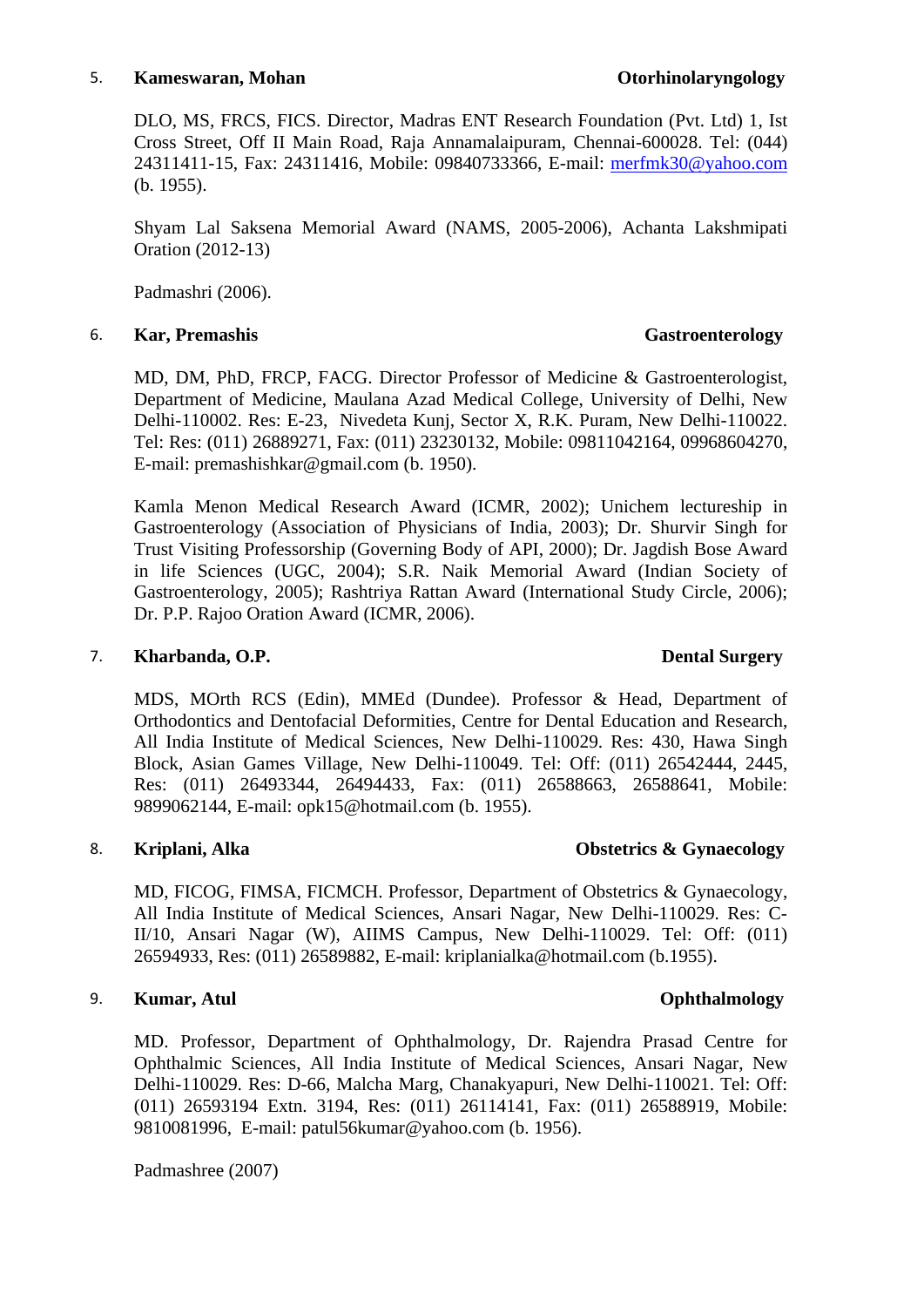### 10. **Maudar, Kewal Krishan Surgery and Surgery Surgery Surgery Surgery Surgery Surgery**

MS, FRCS (Glas), FRCS (Edin), PhD. Former Professor & Head, Department of Surgery, AF Medical College, Pune-411048. Professor & Head, Department of Surgery, Manipal Medical College, Pokhra, Nepal. Presently Professor & Head, Department of G.I. Surgery & Director, Bhopal Memorial Hospital & Research Centre, Karond Chowk, Raisen Bypass Road, Bhopal-462038. Permanent Address: K-3/2 Salunke Vihar, Kjhdhwa Road, Pune-411022. Tel: (020) 26850091, Mobile: 09303112125, E-mail: [maudarji@yahoo.com](mailto:maudarji@yahoo.com) (b. 1941).

Hari Om Ashram Prerak Rangachari Award (ASI, 1988); Air Marshal Ajit Nath & Gursanthi Devi Award (Pune, 1994); Maj. Journal Amir Chand Award (AFMed Research, Canada, 1990); Radha Devi Award (IASO, 2001).

### 11. **Natarajan, Mayil Vahanan Orthopaedic Surgery**

MS (Ortho), MCh, PhD, DSc. Professor & Head, Department of Orthopaedic Surgery, Madras Medical College and Research Institute, Chennai-600003. Res: 4, Lakshmi Street, Kilpauk, Chennai-600010. Tel: Off: (044) 26450722, 26450976, Res: (044) 26442279, 26441572, Fax: (044) 52038435, Mobile: 09791019743, E-mail: [drmayil@bonetumour.org,](mailto:drmayil@bonetumour.org) drmayil-natarajan@gamil.com (b. 1954). Col. Sangham Lal Oration (2012-13).

### 12. **Oak, Sanjay N. Paediatric Surgery**

MS, MCh, FRCS (Edin), Fellow Minimal Access Surgeons of India, DHA, LLB(Gen.), PGDMLS, FICS, FACS, FAIS, DHRM. Director (Education & Major Hospitals), KEM Hospital, Parel, Mumbai-400012. Res: D/1401, 14th Floor, Sanskar, D Wing, Neelam Nagar, Mumbai-400081. Tel: Off: (022) 30965962, 30965961, Fax: (022) 23072663, Mobile: 9820703191, E-mail: [sanjayoak@kem.edu,](mailto:sanjayoak@kem.edu) [crkhendkar@yahoo.co.in](mailto:crkhendkar@yahoo.co.in) (b. 1959).

Dr. S.S. Misra Memorial Award (1994-95)

### 13. **Pradhan, Sunil Neurology Neurology**

MD, DM, FNASc, FICP. Professor, Department of Neurology, Sanjay Gandhi Postgraduate Institute of Medical Sciences, Lucknow-226014. Res: Type V B-1, Sanjay Gandhi PGIMS Campus, Raebareli Road, Lucknow-226014. Tel: (0522) 2668700 Extn. 4171, Mobile: 9415410723, E-mail: despradhan@rediffmail.com (b. 1957).

Dr. S.S. Bhatnagar Award (CSIR, 2002); Shakuntala Amirchand Award (ICMR, 1996); Dr. H.B. Dingley Award (ICMR, 1994); Rajiv Goyal Award (Krikshel University, 2004); Vigyan Ratna Award (UP state Science Technology 2003-04).